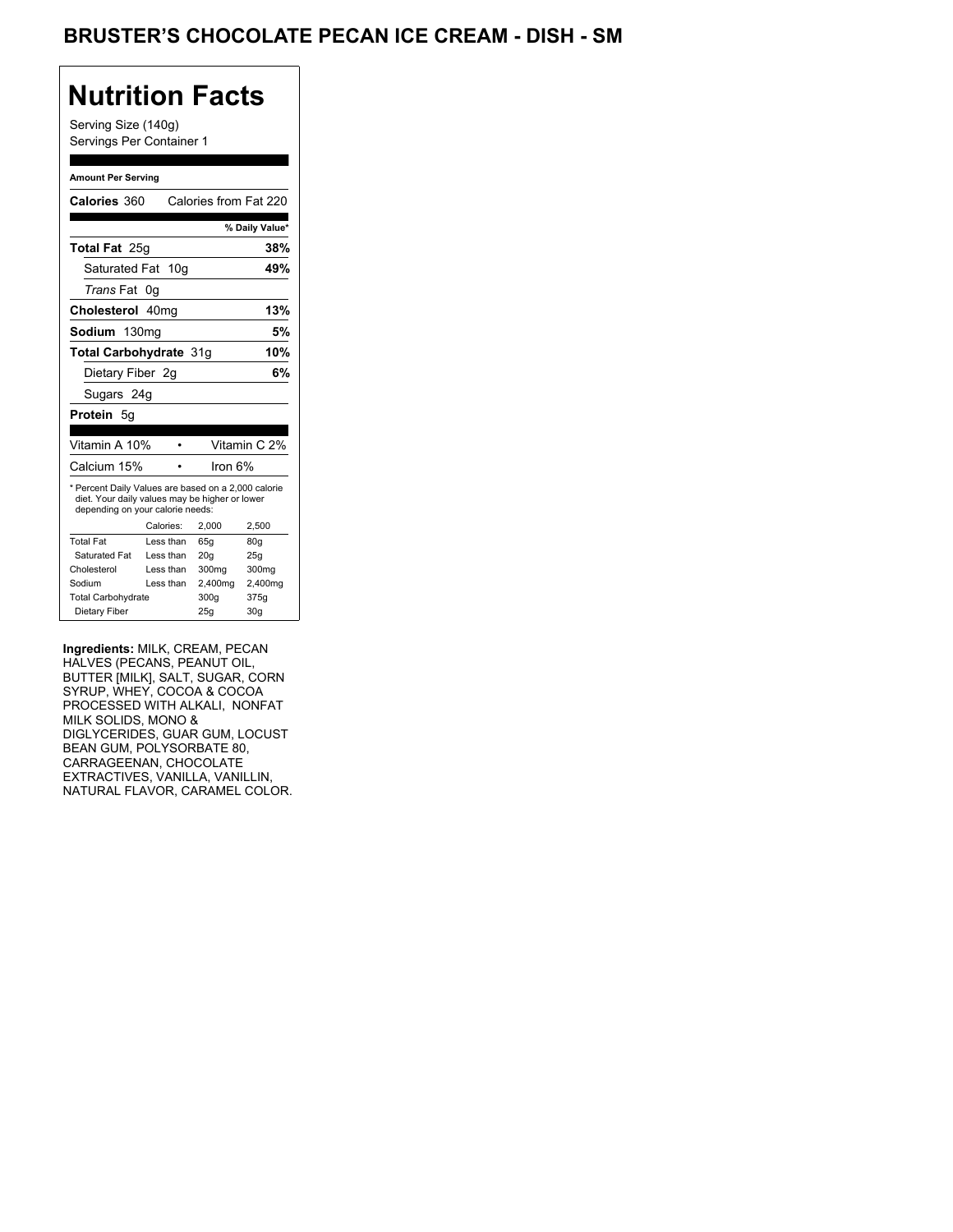## BRUSTER'S CHOCOLATE PECAN ICE CREAM - DISH - REG

## Nutrition Facts

Serving Size (210g) Servings Per Container 1

#### Amount Per Serving

| Calories 550                                                                                                                              |           | Calories from Fat 330 |                 |
|-------------------------------------------------------------------------------------------------------------------------------------------|-----------|-----------------------|-----------------|
|                                                                                                                                           |           |                       | % Daily Value*  |
| Total Fat 37g                                                                                                                             |           |                       | 57%             |
| Saturated Fat 15g                                                                                                                         |           |                       | 74%             |
| Trans Fat                                                                                                                                 | 0g        |                       |                 |
| Cholesterol 55mg                                                                                                                          |           |                       | 19%             |
| Sodium 190mg                                                                                                                              |           |                       | 8%              |
| Total Carbohydrate 46g                                                                                                                    |           |                       | 15%             |
| Dietary Fiber 2q                                                                                                                          |           |                       | 9%              |
| Sugars 36g                                                                                                                                |           |                       |                 |
| Protein 7q                                                                                                                                |           |                       |                 |
|                                                                                                                                           |           |                       |                 |
| Vitamin A 15%                                                                                                                             |           |                       | Vitamin C 4%    |
| Calcium 20%                                                                                                                               |           | Iron $10%$            |                 |
| * Percent Daily Values are based on a 2,000 calorie<br>diet. Your daily values may be higher or lower<br>depending on your calorie needs: |           |                       |                 |
|                                                                                                                                           | Calories: | 2.000                 | 2.500           |
| <b>Total Fat</b>                                                                                                                          | Less than | 65q                   | 80 <sub>g</sub> |
| Saturated Fat                                                                                                                             | Less than | 20q                   | 25q             |
| Cholesterol                                                                                                                               | Less than | 300mg                 | 300mg           |
| Sodium                                                                                                                                    | Less than | 2,400mg               | 2,400mg         |
| <b>Total Carbohydrate</b>                                                                                                                 |           | 300g                  | 375g            |
| Dietary Fiber                                                                                                                             |           | 25q                   | 30q             |

Ingredients: MILK, CREAM, PECAN HALVES (PECANS, PEANUT OIL, BUTTER [MILK], SALT, SUGAR, CORN SYRUP, WHEY, COCOA & COCOA PROCESSED WITH ALKALI, NONFAT MILK SOLIDS, MONO & DIGLYCERIDES, GUAR GUM, LOCUST BEAN GUM, POLYSORBATE 80, CARRAGEENAN, CHOCOLATE EXTRACTIVES, VANILLA, VANILLIN, NATURAL FLAVOR, CARAMEL COLOR.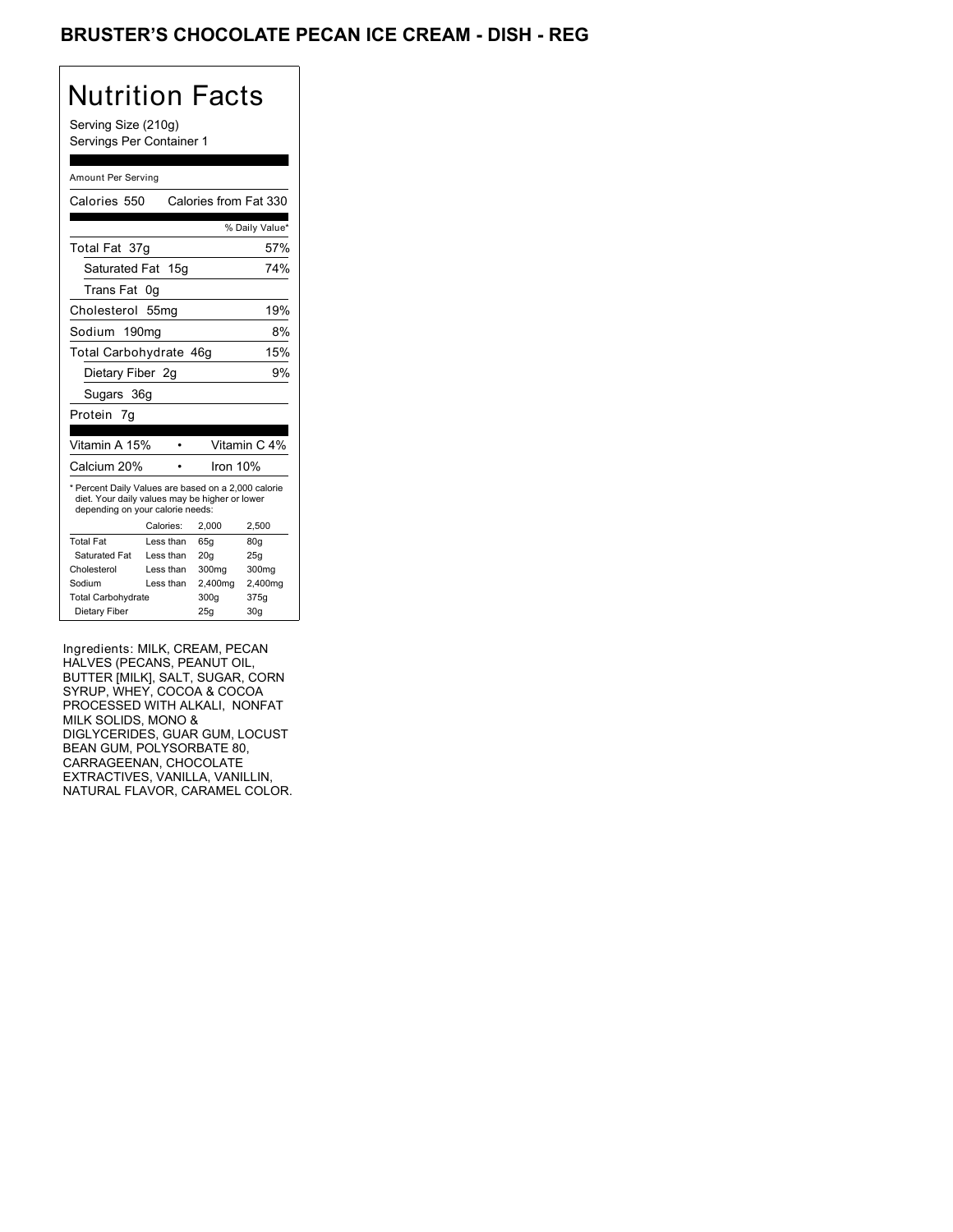## BRUSTER'S CHOCOLATE PECAN ICE CREAM - DISH - LG

# Nutrition Facts

Serving Size (280g) Servings Per Container 1

#### Amount Per Serving

| Calories 730                                                                                                                              |           |  | Calories from Fat 440 |                 |
|-------------------------------------------------------------------------------------------------------------------------------------------|-----------|--|-----------------------|-----------------|
|                                                                                                                                           |           |  |                       | % Daily Value*  |
| Total Fat 49q                                                                                                                             |           |  |                       | 76%             |
| Saturated Fat 20g                                                                                                                         |           |  |                       | 98%             |
| Trans Fat                                                                                                                                 | 0g        |  |                       |                 |
| Cholesterol 75mg                                                                                                                          |           |  |                       | 25%             |
| Sodium 260mg                                                                                                                              |           |  |                       | 11%             |
| Total Carbohydrate 62g                                                                                                                    |           |  |                       | 21%             |
| Dietary Fiber 3g                                                                                                                          |           |  |                       | 13%             |
| Sugars 48q                                                                                                                                |           |  |                       |                 |
| Protein 9q                                                                                                                                |           |  |                       |                 |
|                                                                                                                                           |           |  |                       |                 |
| Vitamin A 20%                                                                                                                             |           |  |                       | Vitamin C 6%    |
| Calcium 25%                                                                                                                               |           |  | Iron 15%              |                 |
| * Percent Daily Values are based on a 2,000 calorie<br>diet. Your daily values may be higher or lower<br>depending on your calorie needs: |           |  |                       |                 |
|                                                                                                                                           | Calories: |  | 2.000                 | 2,500           |
| Total Fat                                                                                                                                 | Less than |  | 65q                   | 80q             |
| Saturated Fat                                                                                                                             | Less than |  | 20q                   | 25g             |
| Cholesterol                                                                                                                               | Less than |  | 300 <sub>mq</sub>     | 300mg           |
| Sodium                                                                                                                                    | Less than |  | 2,400mg               | 2,400mg         |
| <b>Total Carbohydrate</b>                                                                                                                 |           |  | 300q                  | 375g            |
| Dietary Fiber                                                                                                                             |           |  | 25q                   | 30 <sub>g</sub> |

Ingredients: MILK, CREAM, PECAN HALVES (PECANS, PEANUT OIL, BUTTER [MILK], SALT, SUGAR, CORN SYRUP, WHEY, COCOA & COCOA PROCESSED WITH ALKALI, NONFAT MILK SOLIDS, MONO & DIGLYCERIDES, GUAR GUM, LOCUST BEAN GUM, POLYSORBATE 80, CARRAGEENAN, CHOCOLATE EXTRACTIVES, VANILLA, VANILLIN, NATURAL FLAVOR, CARAMEL COLOR.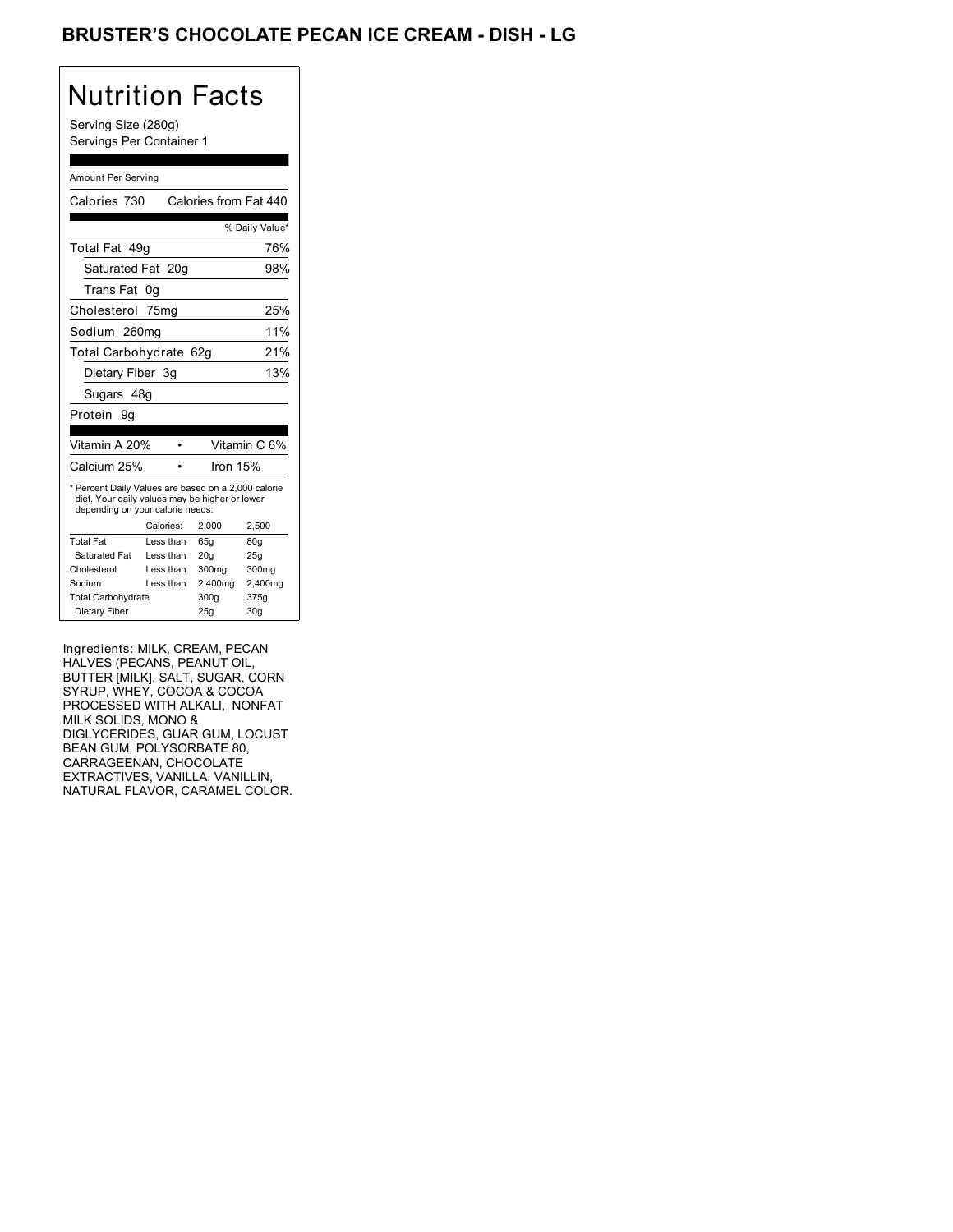### BRUSTER'S CHOCOLATE PECAN ICE CREAM - SUGAR CONE - SM

# Nutrition Facts

Serving Size (153g) Servings Per Container 1

### Amount Per Serving

| Calories 420           | Calories from Fat 220                               |
|------------------------|-----------------------------------------------------|
|                        | % Daily Value*                                      |
| Total Fat 25g          | 38%                                                 |
| Saturated Fat 10g      | 49%                                                 |
| Trans Fat 0q           |                                                     |
| Cholesterol 40mg       | 13%                                                 |
| Sodium 150mg           | 6%                                                  |
| Total Carbohydrate 43g | 14%                                                 |
| Dietary Fiber 2g       | 6%                                                  |
| Sugars 27g             |                                                     |
| Protein 5q             |                                                     |
| Vitamin A 10%          | Vitamin C 2%                                        |
| Calcium 15%            | Iron $8\%$                                          |
| diet.                  | * Percent Daily Values are based on a 2,000 calorie |

Ingredients: MILK, CREAM, PECAN HALVES (PECANS, PEANUT OIL, BUTTER [MILK], SALT, SUGAR, CORN SYRUP, WHEY, COCOA & COCOA PROCESSED WITH ALKALI, NONFAT MILK SOLIDS, MONO & DIGLYCERIDES, GUAR GUM, LOCUST BEAN GUM, POLYSORBATE 80, CARRAGEENAN, CHOCOLATE EXTRACTIVES, VANILLA, VANILLIN, NATURAL FLAVOR, CARAMEL COLOR. SUGAR CONE: ENRICHED WHEAT FLOUR (ENRICHED WITH NIACIN, REDUCED IRON, THIAMIN MONONITRATE, RIBOFLAVIN, FOLIC ACID), TAPIOCA FLOUR, SUGAR, VEGETABLE SHORTENING (SOYBEAN AND/OR CANOLA OIL, MODIFIED PALM OIL, SOY LECITHIN, AND/OR PARTIALLY HYDROGENATED SOYBEAN OIL), OAT FIBER AND/OR VEGETABLE FIBER, SALT, CARAMEL COLOR, ARTIFICIAL FLAVOR, SOY LECITHIN.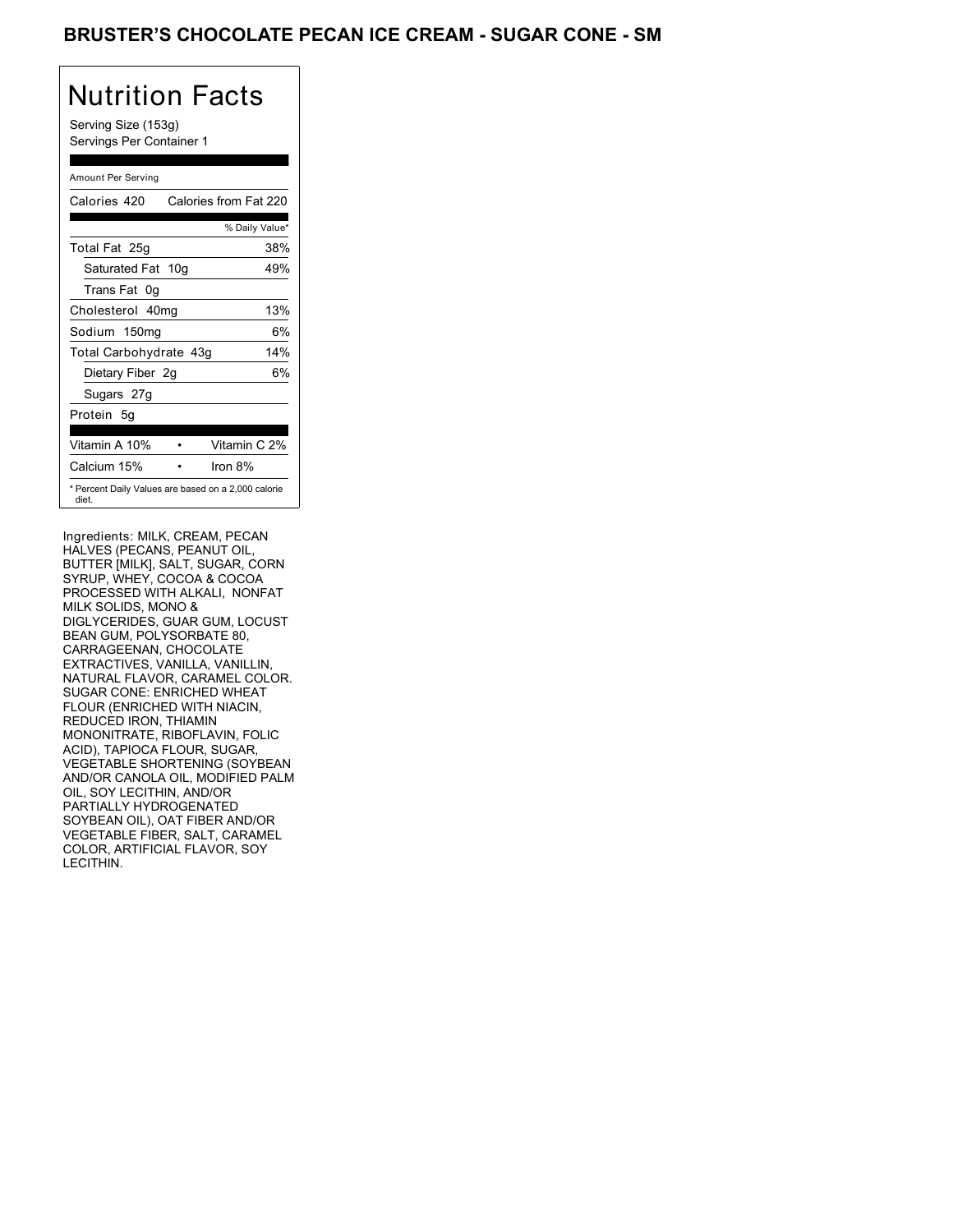### BRUSTER'S CHOCOLATE PECAN ICE CREAM - SUGAR CONE - REG

## Nutrition Facts

Serving Size (223g) Servings Per Container 1

### Amount Per Serving

| Calories 600           | Calories from Fat 340                               |
|------------------------|-----------------------------------------------------|
|                        | % Daily Value*                                      |
| Total Fat 37g          | 57%                                                 |
| Saturated Fat 15g      | 74%                                                 |
| Trans Fat 0q           |                                                     |
| Cholesterol 55mg       | 19%                                                 |
| Sodium 210mg           | 9%                                                  |
| Total Carbohydrate 58g | 19%                                                 |
| Dietary Fiber 2g       | 9%                                                  |
| Sugars 39g             |                                                     |
| Protein 8q             |                                                     |
|                        |                                                     |
| Vitamin A 15%          | Vitamin C 4%                                        |
| Calcium 20%            | Iron $10%$                                          |
| diet.                  | * Percent Daily Values are based on a 2,000 calorie |

Ingredients: MILK, CREAM, PECAN HALVES (PECANS, PEANUT OIL, BUTTER [MILK], SALT, SUGAR, CORN SYRUP, WHEY, COCOA & COCOA PROCESSED WITH ALKALI, NONFAT MILK SOLIDS, MONO & DIGLYCERIDES, GUAR GUM, LOCUST BEAN GUM, POLYSORBATE 80, CARRAGEENAN, CHOCOLATE EXTRACTIVES, VANILLA, VANILLIN, NATURAL FLAVOR, CARAMEL COLOR. SUGAR CONE: ENRICHED WHEAT FLOUR (ENRICHED WITH NIACIN, REDUCED IRON, THIAMIN MONONITRATE, RIBOFLAVIN, FOLIC ACID), TAPIOCA FLOUR, SUGAR, VEGETABLE SHORTENING (SOYBEAN AND/OR CANOLA OIL, MODIFIED PALM OIL, SOY LECITHIN, AND/OR PARTIALLY HYDROGENATED SOYBEAN OIL), OAT FIBER AND/OR VEGETABLE FIBER, SALT, CARAMEL COLOR, ARTIFICIAL FLAVOR, SOY LECITHIN.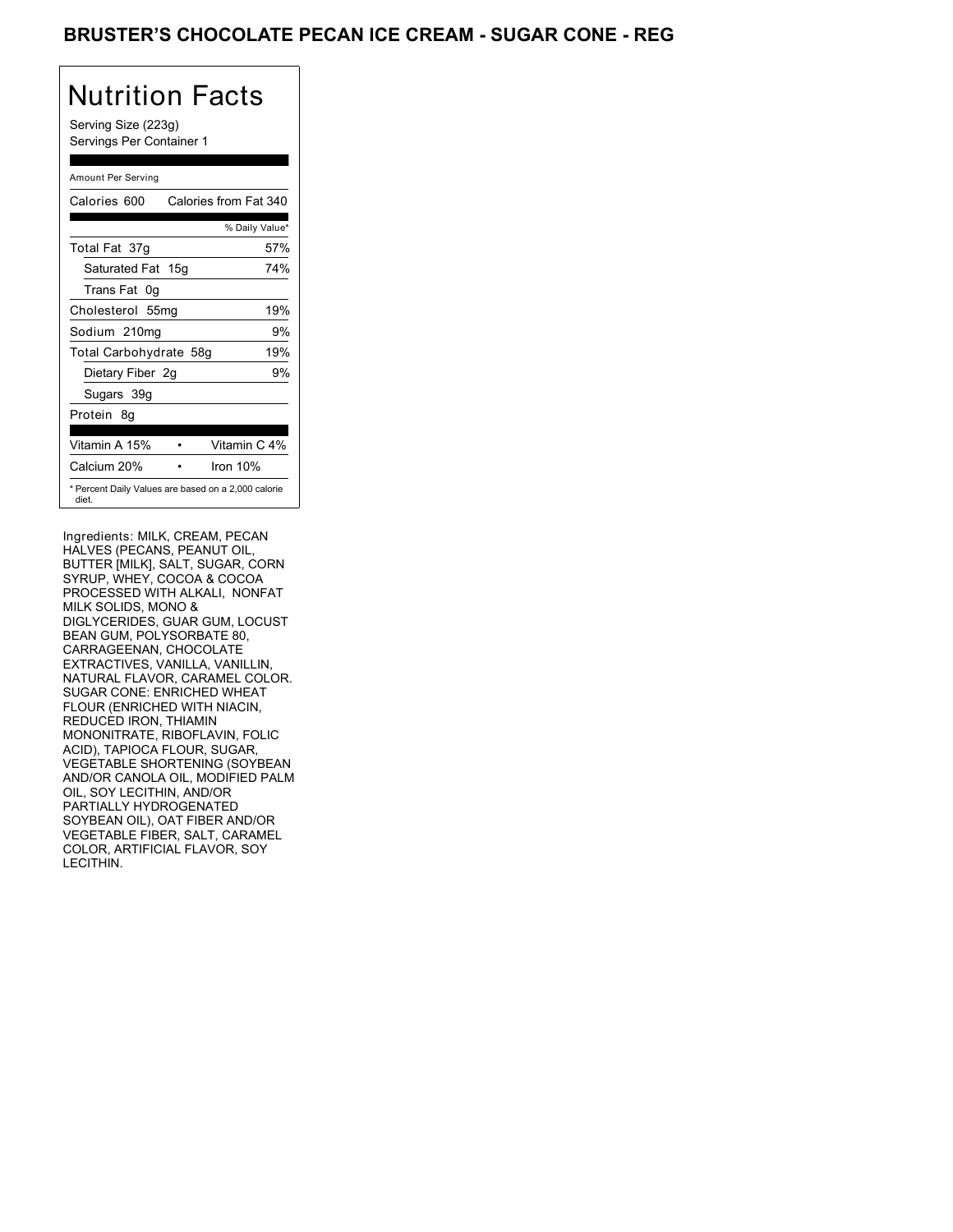## BRUSTER'S CHOCOLATE PECAN ICE CREAM - SUGAR CONE - LG

# Nutrition Facts

Serving Size (293g) Servings Per Container 1

### Amount Per Serving

| Calories 780           | Calories from Fat 450                               |
|------------------------|-----------------------------------------------------|
|                        | % Daily Value*                                      |
| Total Fat 50g          | 76%                                                 |
| Saturated Fat 20g      | 98%                                                 |
| Trans Fat 0q           |                                                     |
| Cholesterol 75mg       | 25%                                                 |
| Sodium 280mg           | 12%                                                 |
| Total Carbohydrate 74g | 25%                                                 |
| Dietary Fiber 3g       | 13%                                                 |
| Sugars 51g             |                                                     |
| Protein 10q            |                                                     |
|                        |                                                     |
| Vitamin A 20%          | Vitamin C 6%                                        |
| Calcium 25%            | Iron $15%$                                          |
| diet.                  | * Percent Daily Values are based on a 2,000 calorie |

Ingredients: MILK, CREAM, PECAN HALVES (PECANS, PEANUT OIL, BUTTER [MILK], SALT, SUGAR, CORN SYRUP, WHEY, COCOA & COCOA PROCESSED WITH ALKALI, NONFAT MILK SOLIDS, MONO & DIGLYCERIDES, GUAR GUM, LOCUST BEAN GUM, POLYSORBATE 80, CARRAGEENAN, CHOCOLATE EXTRACTIVES, VANILLA, VANILLIN, NATURAL FLAVOR, CARAMEL COLOR. SUGAR CONE: ENRICHED WHEAT FLOUR (ENRICHED WITH NIACIN, REDUCED IRON, THIAMIN MONONITRATE, RIBOFLAVIN, FOLIC ACID), TAPIOCA FLOUR, SUGAR, VEGETABLE SHORTENING (SOYBEAN AND/OR CANOLA OIL, MODIFIED PALM OIL, SOY LECITHIN, AND/OR PARTIALLY HYDROGENATED SOYBEAN OIL), OAT FIBER AND/OR VEGETABLE FIBER, SALT, CARAMEL COLOR, ARTIFICIAL FLAVOR, SOY LECITHIN.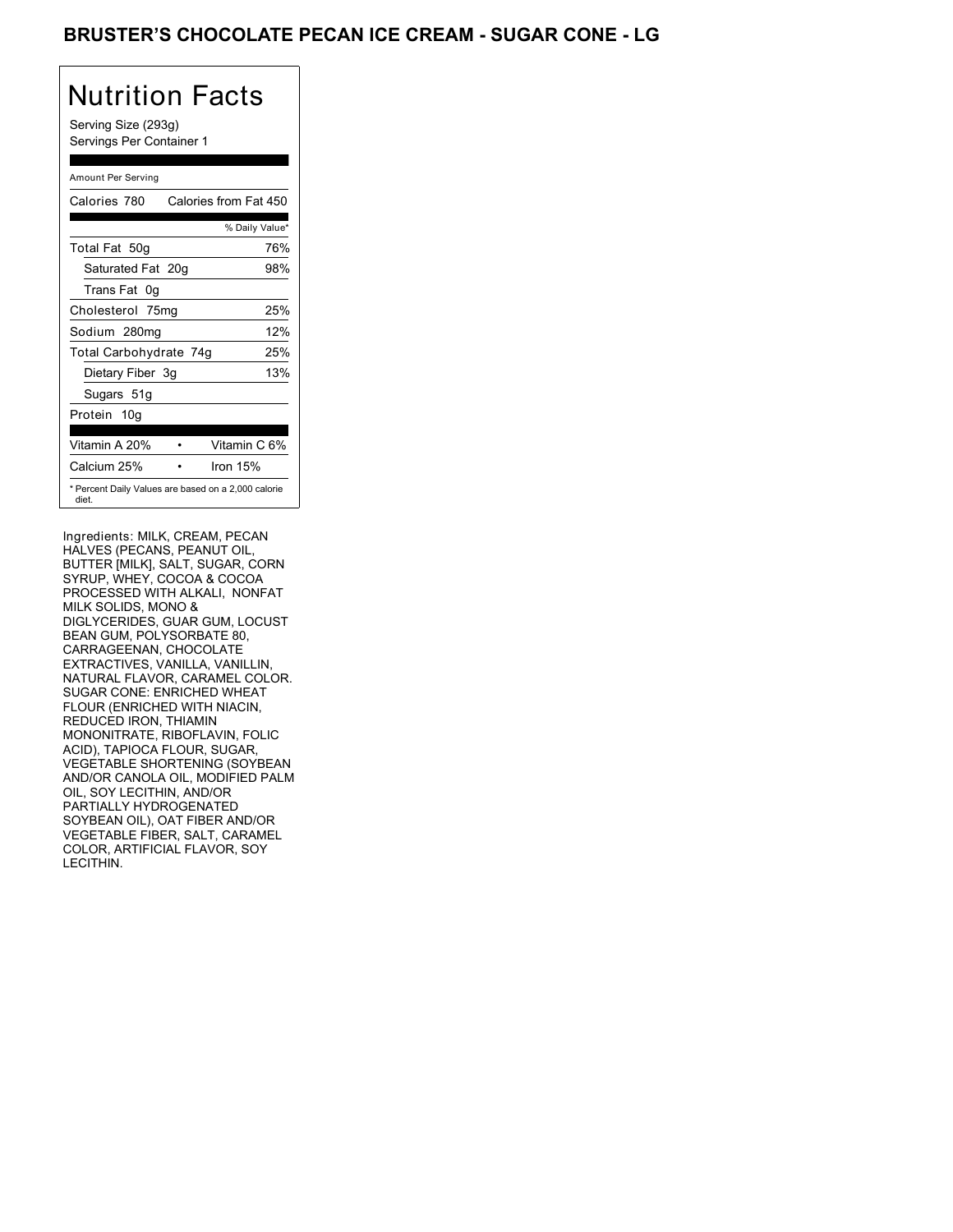## BRUSTER'S CHOCOLATE PECAN ICE CREAM - CAKE CONE - SM

# Nutrition Facts

Serving Size (146g) Servings Per Container 1

### Amount Per Serving

| Calories 390           | Calories from Fat 220                               |
|------------------------|-----------------------------------------------------|
|                        | % Daily Value*                                      |
| Total Fat 25g          | 38%                                                 |
| Saturated Fat 10g      | 49%                                                 |
| Trans Fat 0q           |                                                     |
| Cholesterol 40mg       | 13%                                                 |
| Sodium 140mg           | 6%                                                  |
| Total Carbohydrate 36g | 12%                                                 |
| Dietary Fiber 2g       | 6%                                                  |
| Sugars 24g             |                                                     |
| Protein 5q             |                                                     |
|                        | Vitamin C 2%                                        |
| Vitamin A 10%          |                                                     |
| Calcium 15%            | Iron $8%$                                           |
| diet.                  | * Percent Daily Values are based on a 2,000 calorie |

Ingredients: MILK, CREAM, PECAN HALVES (PECANS, PEANUT OIL, BUTTER [MILK], SALT, SUGAR, CORN SYRUP, WHEY, COCOA & COCOA PROCESSED WITH ALKALI, NONFAT MILK SOLIDS, MONO & DIGLYCERIDES, GUAR GUM, LOCUST BEAN GUM, POLYSORBATE 80, CARRAGEENAN, CHOCOLATE EXTRACTIVES, VANILLA, VANILLIN, NATURAL FLAVOR, CARAMEL COLOR. CAKE CONE: ENRICHED WHEAT FLOUR (ENRICHED WITH NIACIN, REDUCED IRON, THIAMIN MONONITRATE, RIBOFLAVIN, FOLIC ACID), TAPIOCA FLOUR, SUGAR, VEGETABLE OIL SHORTENING (SOYBEAN AND/OR CANOLA OIL, MODIFIED PALM OIL, SOY LECITHIN, AND/OR PARTIALLY HYDROGENATED SOYBEAN OIL), LEAVENING (SODIUM BICARBONATE, AMMONIUM BICARBONATE), SALT, NATURAL FLAVOR, ANNATTO (VEGETABLE COLOR).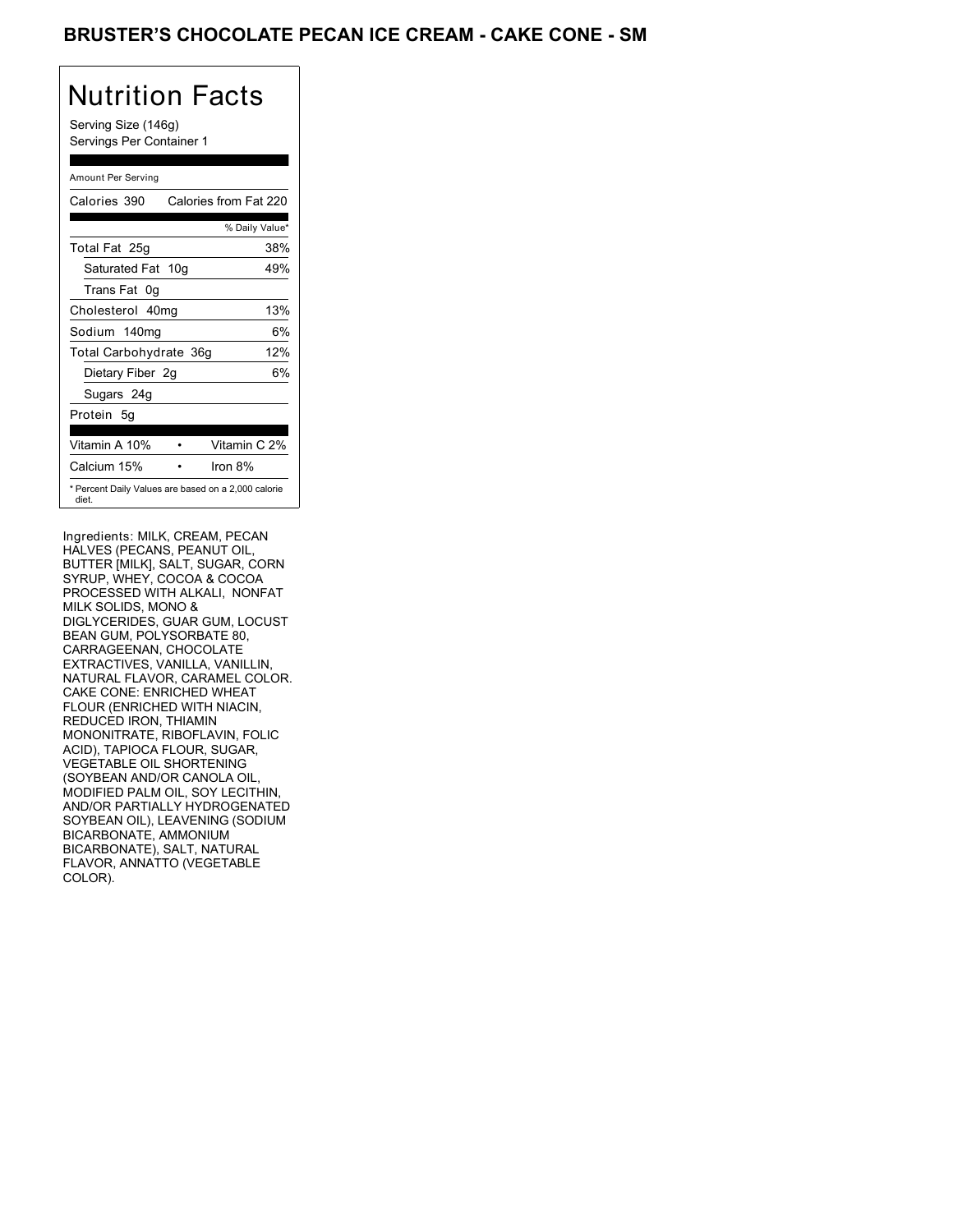## BRUSTER'S CHOCOLATE PECAN ICE CREAM - CAKE CONE - REG

# Nutrition Facts

Serving Size (216g) Servings Per Container 1

### Amount Per Serving

| Calories 570                                                 | Calories from Fat 330 |
|--------------------------------------------------------------|-----------------------|
|                                                              | % Daily Value*        |
| Total Fat 37g                                                | 57%                   |
| Saturated Fat 15g                                            | 74%                   |
| Trans Fat 0q                                                 |                       |
| Cholesterol 55mg                                             | 19%                   |
| Sodium 200mg                                                 | 8%                    |
| Total Carbohydrate 51g                                       | 17%                   |
| Dietary Fiber 2g                                             | 9%                    |
| Sugars 36g                                                   |                       |
| Protein 8q                                                   |                       |
| Vitamin A 15%                                                | Vitamin C 4%          |
| Calcium 20%                                                  | Iron $10%$            |
| * Percent Daily Values are based on a 2,000 calorie<br>diet. |                       |

Ingredients: MILK, CREAM, PECAN HALVES (PECANS, PEANUT OIL, BUTTER [MILK], SALT, SUGAR, CORN SYRUP, WHEY, COCOA & COCOA PROCESSED WITH ALKALI, NONFAT MILK SOLIDS, MONO & DIGLYCERIDES, GUAR GUM, LOCUST BEAN GUM, POLYSORBATE 80, CARRAGEENAN, CHOCOLATE EXTRACTIVES, VANILLA, VANILLIN, NATURAL FLAVOR, CARAMEL COLOR. CAKE CONE: ENRICHED WHEAT FLOUR (ENRICHED WITH NIACIN, REDUCED IRON, THIAMIN MONONITRATE, RIBOFLAVIN, FOLIC ACID), TAPIOCA FLOUR, SUGAR, VEGETABLE OIL SHORTENING (SOYBEAN AND/OR CANOLA OIL, MODIFIED PALM OIL, SOY LECITHIN, AND/OR PARTIALLY HYDROGENATED SOYBEAN OIL), LEAVENING (SODIUM BICARBONATE, AMMONIUM BICARBONATE), SALT, NATURAL FLAVOR, ANNATTO (VEGETABLE COLOR).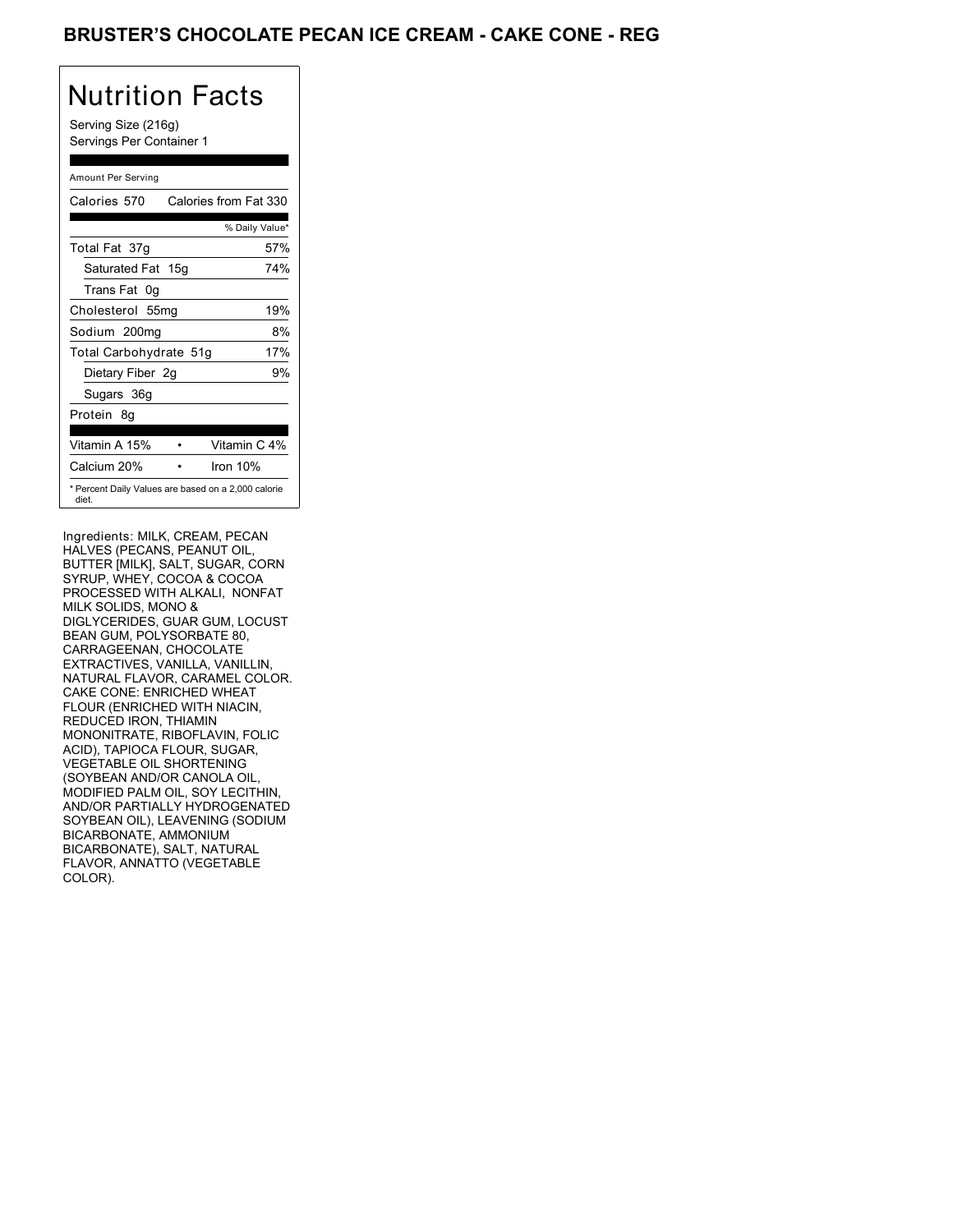## BRUSTER'S CHOCOLATE PECAN ICE CREAM - CAKE CONE - LG

## Nutrition Facts

Serving Size (286g) Servings Per Container 1

### Amount Per Serving

| Calories 750                                                 | Calories from Fat 450 |
|--------------------------------------------------------------|-----------------------|
|                                                              | % Daily Value*        |
| Total Fat 49q                                                | 76%                   |
| Saturated Fat 20g                                            | 98%                   |
| Trans Fat 0q                                                 |                       |
| Cholesterol 75mg                                             | 25%                   |
| Sodium 270mg                                                 | 11%                   |
| Total Carbohydrate 67g                                       | 22%                   |
| Dietary Fiber 3g                                             | 13%                   |
| Sugars 48g                                                   |                       |
| Protein 10g                                                  |                       |
| Vitamin A 20%                                                | Vitamin C 6%          |
| Calcium 25%                                                  | Iron $15%$            |
| * Percent Daily Values are based on a 2,000 calorie<br>diet. |                       |

Ingredients: MILK, CREAM, PECAN HALVES (PECANS, PEANUT OIL, BUTTER [MILK], SALT, SUGAR, CORN SYRUP, WHEY, COCOA & COCOA PROCESSED WITH ALKALI, NONFAT MILK SOLIDS, MONO & DIGLYCERIDES, GUAR GUM, LOCUST BEAN GUM, POLYSORBATE 80, CARRAGEENAN, CHOCOLATE EXTRACTIVES, VANILLA, VANILLIN, NATURAL FLAVOR, CARAMEL COLOR. CAKE CONE: ENRICHED WHEAT FLOUR (ENRICHED WITH NIACIN, REDUCED IRON, THIAMIN MONONITRATE, RIBOFLAVIN, FOLIC ACID), TAPIOCA FLOUR, SUGAR, VEGETABLE OIL SHORTENING (SOYBEAN AND/OR CANOLA OIL, MODIFIED PALM OIL, SOY LECITHIN, AND/OR PARTIALLY HYDROGENATED SOYBEAN OIL), LEAVENING (SODIUM BICARBONATE, AMMONIUM BICARBONATE), SALT, NATURAL FLAVOR, ANNATTO (VEGETABLE COLOR).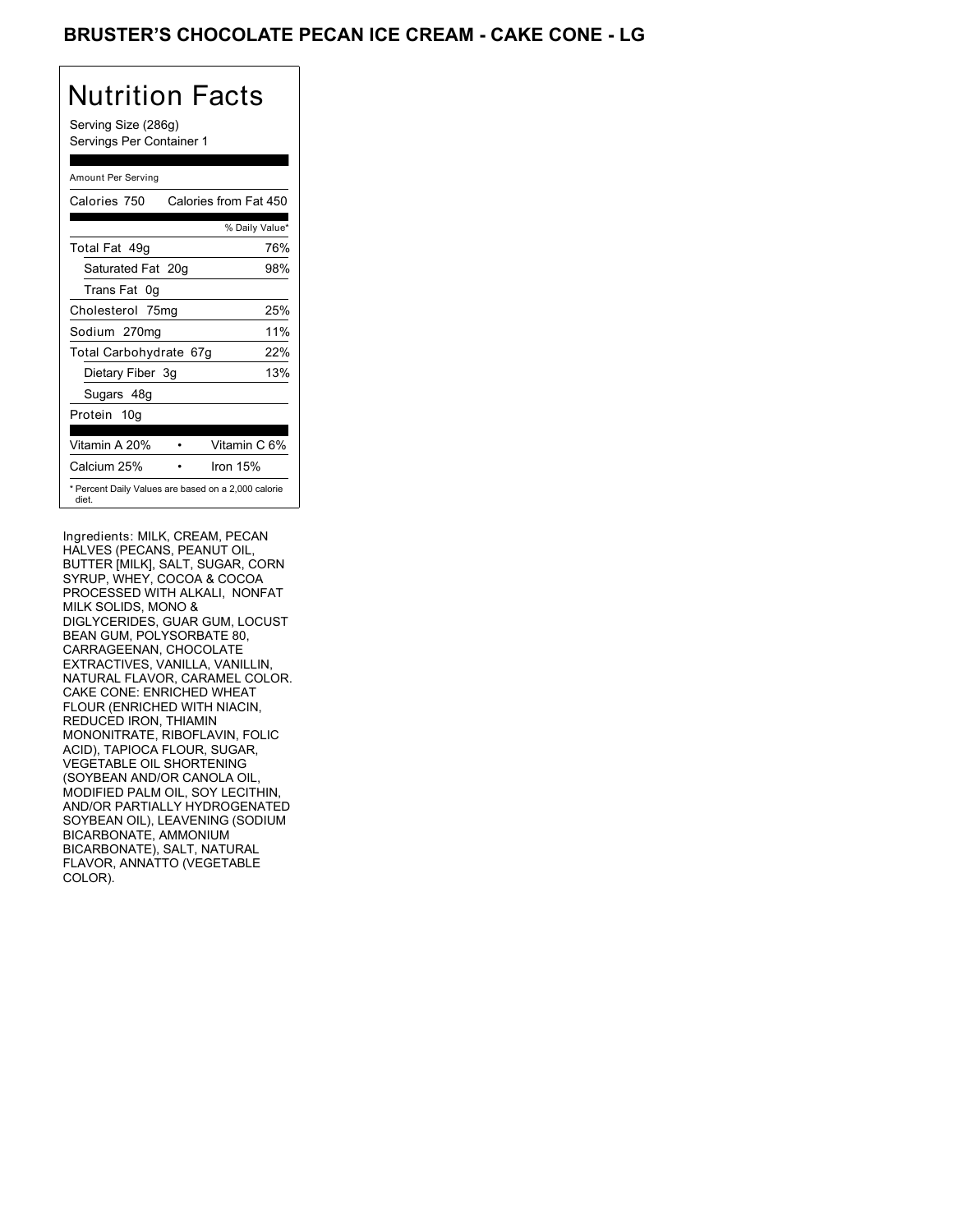### BRUSTER'S CHOCOLATE PECAN ICE CREAM - WAFFLE CONE - SM

## Nutrition Facts

Serving Size (170g) Servings Per Container 1

### Amount Per Serving

| Calories 490                                                 | Calories from Fat 250 |
|--------------------------------------------------------------|-----------------------|
|                                                              | % Daily Value*        |
| Total Fat 28g                                                | 43%                   |
| Saturated Fat 11g                                            | 53%                   |
| Trans Fat 0q                                                 |                       |
| Cholesterol 45mg                                             | 15%                   |
| Sodium 130mg                                                 | 5%                    |
| Total Carbohydrate 54g                                       | 18%                   |
| Dietary Fiber 2g                                             | 6%                    |
| Sugars 34g                                                   |                       |
| Protein 6q                                                   |                       |
| Vitamin A 10%                                                | Vitamin C 2%          |
| Calcium 15%                                                  | Iron $10%$            |
| * Percent Daily Values are based on a 2,000 calorie<br>diet. |                       |

Ingredients: MILK, CREAM, PECAN HALVES (PECANS, PEANUT OIL, BUTTER [MILK], SALT, SUGAR, CORN SYRUP, WHEY, COCOA & COCOA PROCESSED WITH ALKALI, NONFAT MILK SOLIDS, MONO & DIGLYCERIDES, GUAR GUM, LOCUST BEAN GUM, POLYSORBATE 80, CARRAGEENAN, CHOCOLATE EXTRACTIVES, VANILLA, VANILLIN, NATURAL FLAVOR, CARAMEL COLOR. WAFFLE CONE: ENRICHED BLEACHED WHEAT FLOUR (ENRICHED WITH NIACIN, REDUCED IRON, THIAMIN MONONITRATE, RIBOFLAVIN, FOLIC ACID), SUGAR, VEGETABLE SHORTENING (PARTIALLY HYDROGENATED SOYBEAN AND COTTONSEED OILS), WHOLE EGG, ARTIFICIAL FLAVOR (INCLUDING MALTODEXTRIN, MODIFIED CORNSTARCH, BUTTER, BUTTERMILK), DEXTROSE, SOY LECITHIN, ARTIFICIAL VANILLA FLAVOR.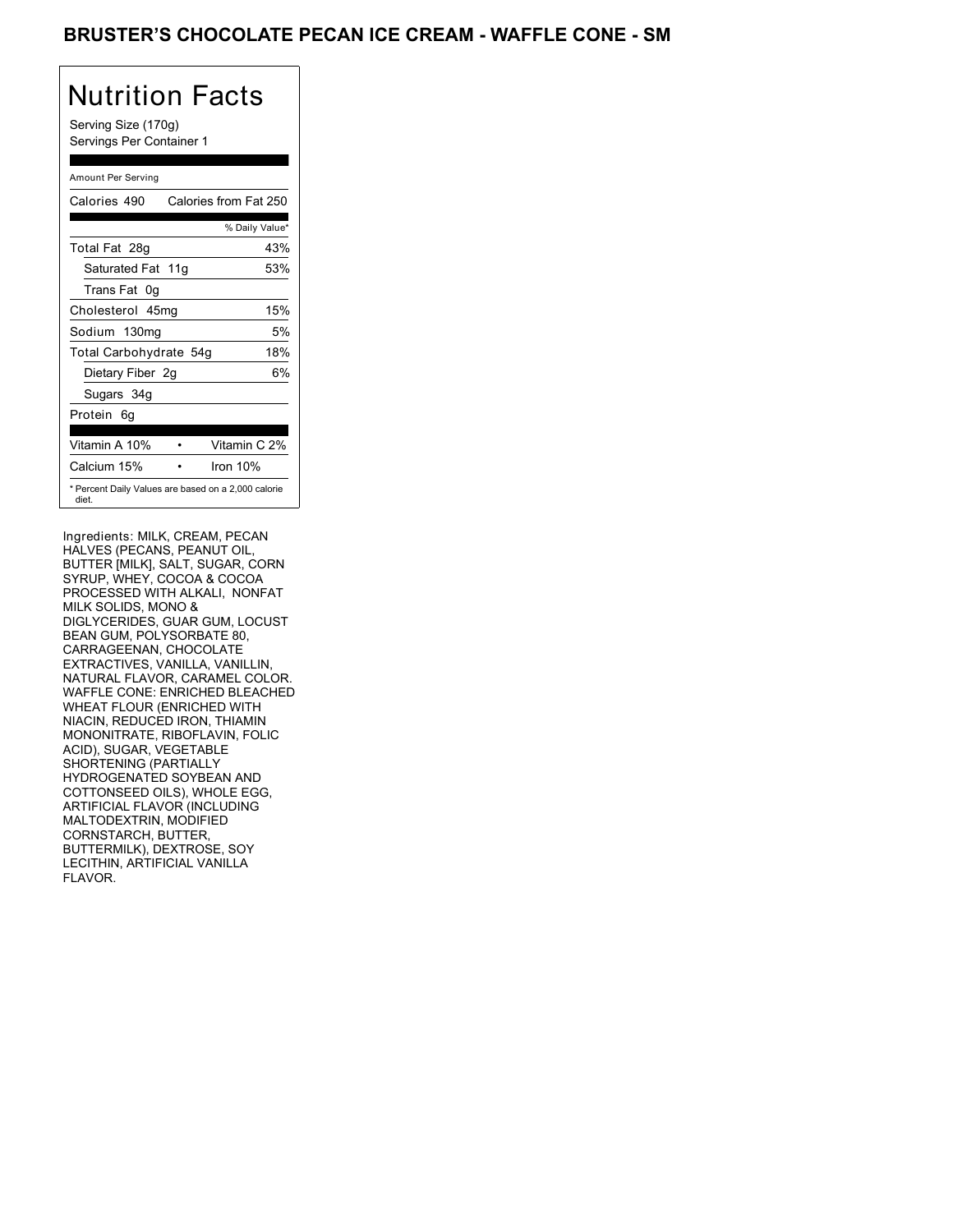## BRUSTER'S CHOCOLATE PECAN ICE CREAM - WAFFLE CONE - REG

## Nutrition Facts

Serving Size (240g) Servings Per Container 1

### Amount Per Serving

| Calories 670           | Calories from Fat 360                               |
|------------------------|-----------------------------------------------------|
|                        | % Daily Value*                                      |
| Total Fat 40g          | 62%                                                 |
| Saturated Fat 15g      | 77%                                                 |
| Trans Fat 0q           |                                                     |
| Cholesterol 65mg       | 22%                                                 |
| Sodium 190mg           | 8%                                                  |
| Total Carbohydrate 69g | 23%                                                 |
| Dietary Fiber 2g       | 9%                                                  |
| Sugars 46g             |                                                     |
| Protein 9q             |                                                     |
| Vitamin A 15%          | Vitamin C 4%                                        |
| Calcium 20%            | Iron $15%$                                          |
| diet.                  | * Percent Daily Values are based on a 2,000 calorie |

Ingredients: MILK, CREAM, PECAN HALVES (PECANS, PEANUT OIL, BUTTER [MILK], SALT, SUGAR, CORN SYRUP, WHEY, COCOA & COCOA PROCESSED WITH ALKALI, NONFAT MILK SOLIDS, MONO & DIGLYCERIDES, GUAR GUM, LOCUST BEAN GUM, POLYSORBATE 80, CARRAGEENAN, CHOCOLATE EXTRACTIVES, VANILLA, VANILLIN, NATURAL FLAVOR, CARAMEL COLOR. WAFFLE CONE: ENRICHED BLEACHED WHEAT FLOUR (ENRICHED WITH NIACIN, REDUCED IRON, THIAMIN MONONITRATE, RIBOFLAVIN, FOLIC ACID), SUGAR, VEGETABLE SHORTENING (PARTIALLY HYDROGENATED SOYBEAN AND COTTONSEED OILS), WHOLE EGG, ARTIFICIAL FLAVOR (INCLUDING MALTODEXTRIN, MODIFIED CORNSTARCH, BUTTER, BUTTERMILK), DEXTROSE, SOY LECITHIN, ARTIFICIAL VANILLA FLAVOR.